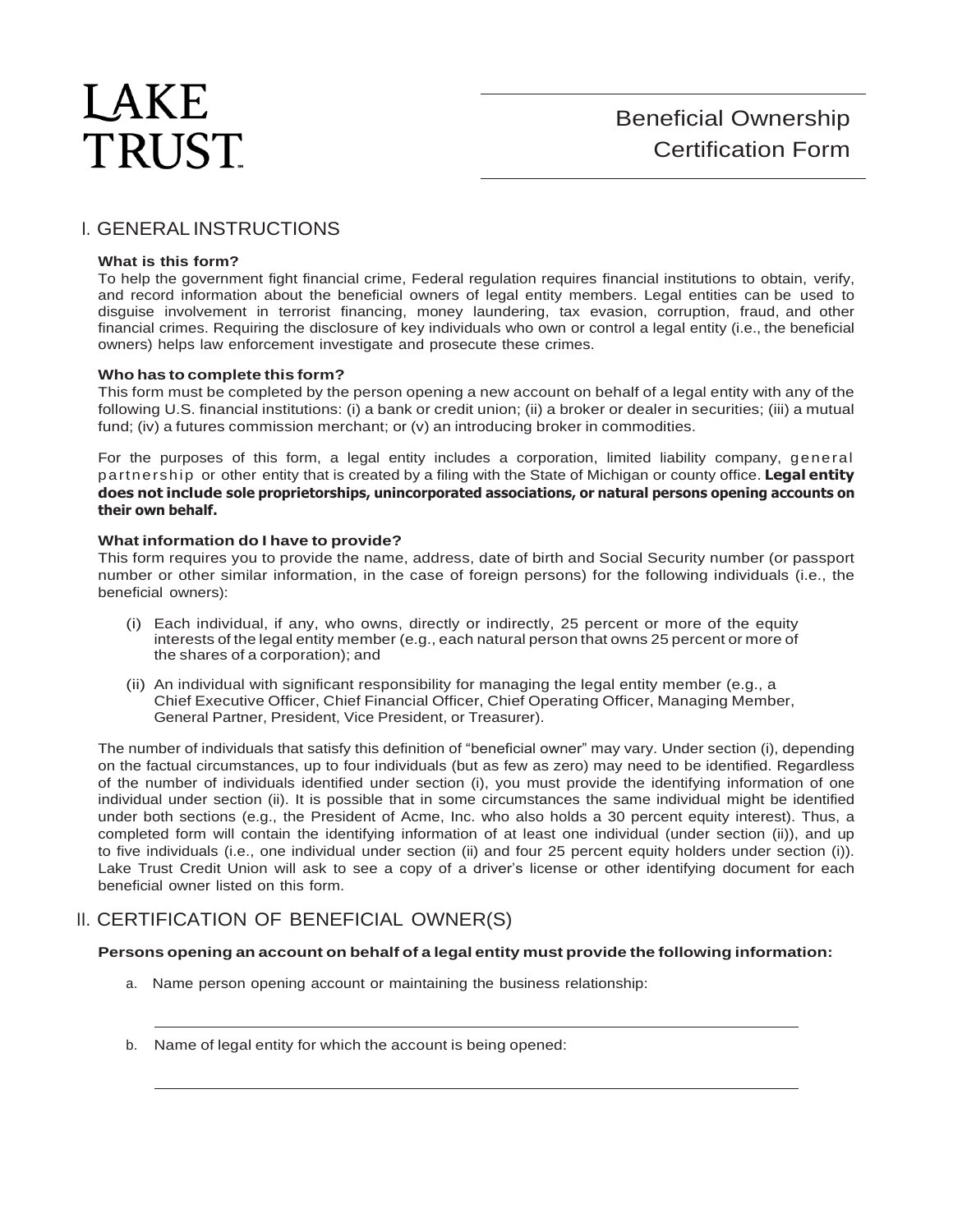- c. The following information for each individual, if any, who, directly or indirectly, through any contract, arrangement, understanding, relationship or otherwise, owns 25 percent or more of the equity interests of the legal entity listed above:
- For a US person provide a Social Security Number (SSN) or Individual Taxpayer Identification Number (ITIN), and a Primary ID Type, Description and ST/Ctry/Prov.
- For a foreign person without a (SSN/ITIN), provide a Passport Number and Country of Issuance. In lieu of a passport, foreign persons may also provide a U.S. government-issued Alien ID or other foreign government-issued documents evidencing nationality or residence and bearing a photograph or similar safeguard.
- **Beneficial Owner Not Applicable** (Check this box if no individual meets the above definition.)

## **Beneficial Owner 1 Information % of ownership**

| <b>NAME</b>                              |                        | PERSONAL ADDRESS       |              |                |
|------------------------------------------|------------------------|------------------------|--------------|----------------|
| DATE OF BIRTH                            |                        | ADDRESS LINE 2         |              |                |
| $\square$ SSN<br>TIN TYPE<br>$\Box$ ITIN |                        | ADDRESS LINE 3         |              |                |
| PRIMARY ID TYPE                          | PRIMARY ID DESCRIPTION | <b>CITY</b>            | <b>STATE</b> | <b>COUNTRY</b> |
| PRIMARY ID ST/CTRY/PROV                  |                        | <b>ZIP/POSTAL CODE</b> |              |                |

## **Beneficial Owner 2 Information % of ownership**

| <b>NAME</b>                               | PERSONAL ADDRESS                              |
|-------------------------------------------|-----------------------------------------------|
| DATE OF BIRTH                             | <b>ADDRESS LINE 2</b>                         |
| $\square$ SSN<br>TIN TYPE<br>$\Box$ ITIN  | <b>ADDRESS LINE 3</b>                         |
| PRIMARY ID TYPE<br>PRIMARY ID DESCRIPTION | <b>CITY</b><br><b>STATE</b><br><b>COUNTRY</b> |
| PRIMARY ID ST/CTRY/PROV                   | ZIP/POSTAL CODE                               |

#### **Beneficial Owner 3 Information % of ownership**

| <b>NAME</b>                               | PERSONAL ADDRESS |              |                |
|-------------------------------------------|------------------|--------------|----------------|
| DATE OF BIRTH                             | ADDRESS LINE 2   |              |                |
| $\square$ SSN<br>TIN TYPE<br>$\Box$ ITIN  | ADDRESS LINE 3   |              |                |
| PRIMARY ID TYPE<br>PRIMARY ID DESCRIPTION | <b>CITY</b>      | <b>STATE</b> | <b>COUNTRY</b> |
| PRIMARY ID ST/CTRY/PROV                   | ZIP/POSTAL CODE  |              |                |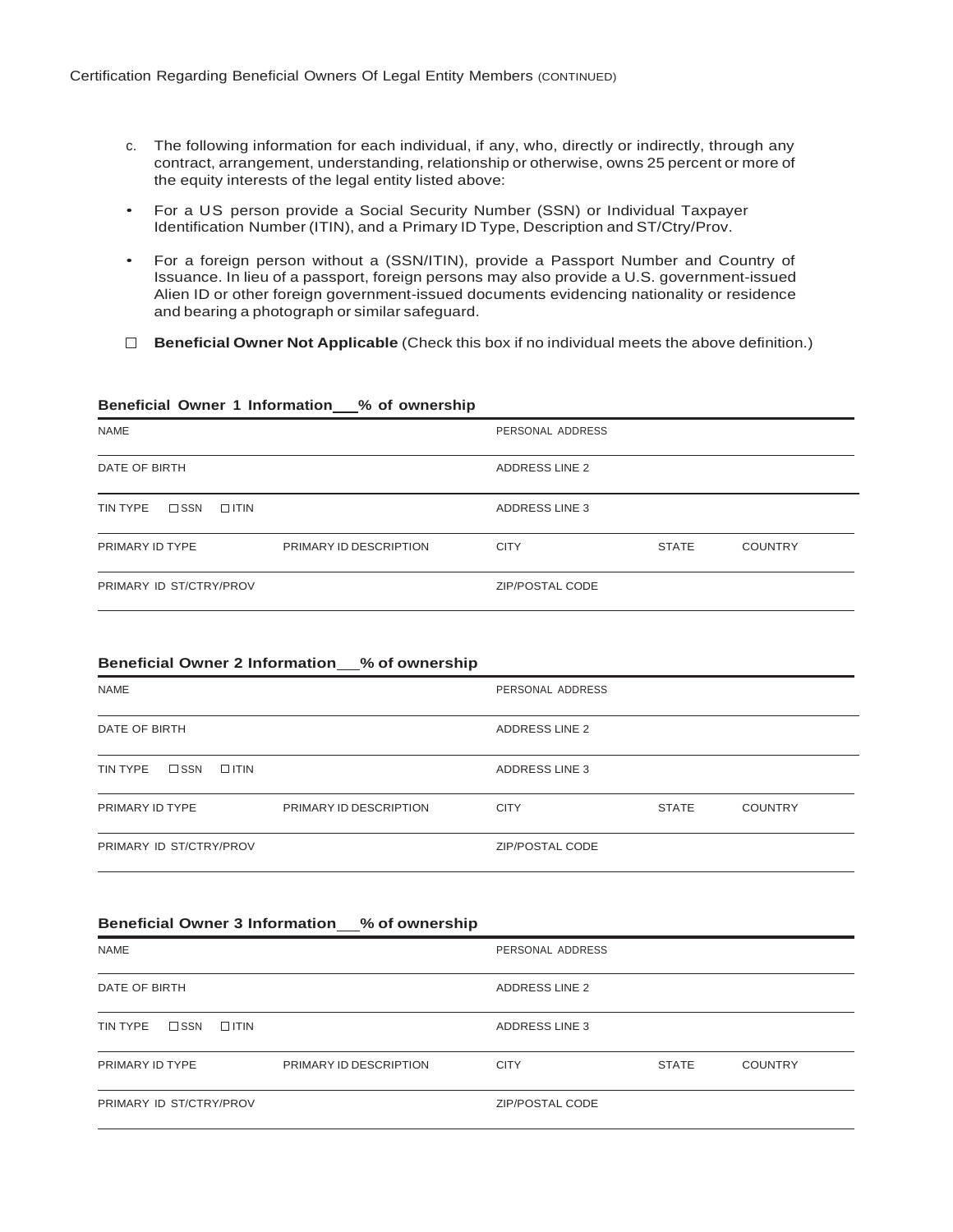## **Beneficial Owner 4 Information % of ownership**

| <b>NAME</b>                              |                        | PERSONAL ADDRESS |              |                |
|------------------------------------------|------------------------|------------------|--------------|----------------|
| DATE OF BIRTH                            |                        | ADDRESS LINE 2   |              |                |
| TIN TYPE<br>$\square$ SSN<br>$\Box$ ITIN |                        | ADDRESS LINE 3   |              |                |
| PRIMARY ID TYPE                          | PRIMARY ID DESCRIPTION | <b>CITY</b>      | <b>STATE</b> | <b>COUNTRY</b> |
| PRIMARY ID ST/CTRY/PROV                  |                        | ZIP/POSTAL CODE  |              |                |

- d. The following information for one individual with significant responsibility for managing the legal entity listed above, such as:
- An executive officer or senior manager (e.g., Chief Executive Officer, Chief Financial Officer, Chief Operating Officer, Managing Member, General Partner, President, Vice President, Treasurer); or
- Any other individual who regularly performs similar functions.

(If appropriate, an individual listed under section (c) above may also be listed in this section (d)).

- For a US person provide a Social Security Number (SSN) or Individual Taxpayer Identification Number (ITIN), and a Primary ID Type, Description and ST/Ctry/Prov.
- For a foreign person without a (SSN/ITIN), provide a Passport Number and Country of Issuance. In lieu of a passport, foreign persons may also provide a U.S. government-issued Alien ID or other foreign government-issued documents evidencing nationality or residence and bearing a photograph or similar safeguard.

## **Individual with control Information**

| <b>NAME</b>                              |                        | PERSONAL ADDRESS       |              |                |
|------------------------------------------|------------------------|------------------------|--------------|----------------|
| DATE OF BIRTH                            |                        | <b>ADDRESS LINE 2</b>  |              |                |
| $\square$ SSN<br>$\Box$ ITIN<br>TIN TYPE |                        | ADDRESS LINE 3         |              |                |
| PRIMARY ID TYPE                          | PRIMARY ID DESCRIPTION | <b>CITY</b>            | <b>STATE</b> | <b>COUNTRY</b> |
| PRIMARY ID ST/CTRY/PROV                  |                        | <b>ZIP/POSTAL CODE</b> |              |                |

## **Certified/Agreed to**

I, <u>certify</u> the information provided above is true and intervals and intervals and intervals and intervals and intervals and intervals and intervals and intervals are  $\frac{1}{2}$ , certify the information provided above is t correct to the best of my knowledge and I agree to notify Lake Trust Credit Union of any updates or changes in ownership or control of the business.